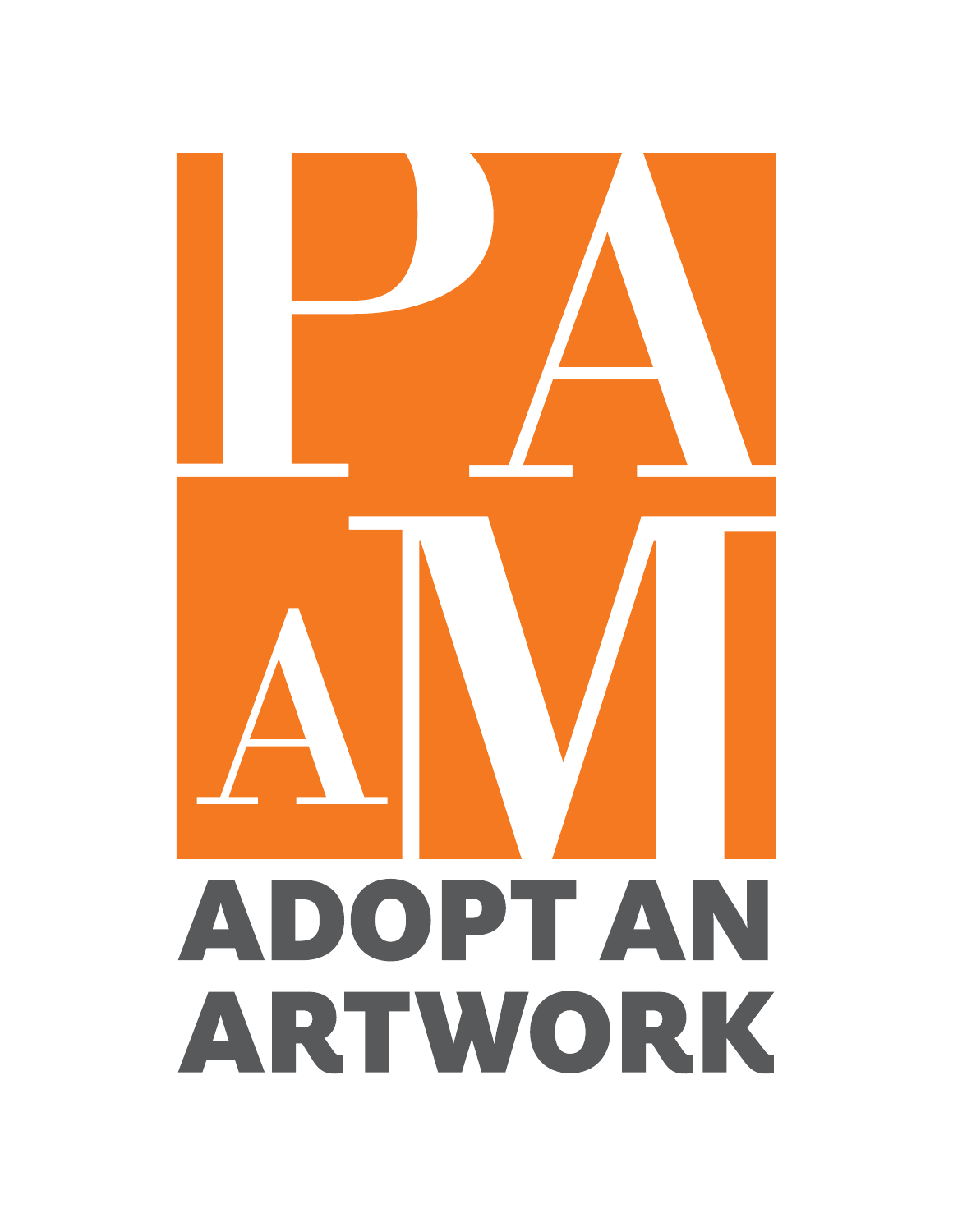

With a Permanent Collection of nearly 4,000 objects, PAAM is dedicated to preserving and exhibiting as much work for public consumption as possible. Some pieces, however, come to us in need of costly restorations, which are imperative to completing prior to the work going on view.

Whether due to age, improper storage or display, or worse (like damage from fire or flood), many pieces that have found their way into our collection are in need of some sort of rehabilitation. Some simply need cleaning or framing, while others may need more extensive repairs. We are methodically working through the collection to select pieces that are in need of restoration, in order to preserve them for present and future generations to enjoy.

By donating to the Adopt an Artwork program, you are directly underwriting these restoration efforts. You can chose to donate to the General Restoration Fund, which goes toward restoration of works of PAAM's chosing, or, you can donate the full cost to have a particular piece brought back to its former glory. If you choose to donate the full restorative cost, you will receive before-and-after images once the restoration is complete, and you will be credited on the piece's exhibition label for all future showings. All donations to the Adopt an Artwork program are 100% tax deductible.

This binder shows all the works we currently have available for adoption, their needs, and the cost. For more information, or to donate, please contact PAAM Registrar Seth Abrahamson via seth@paam.org.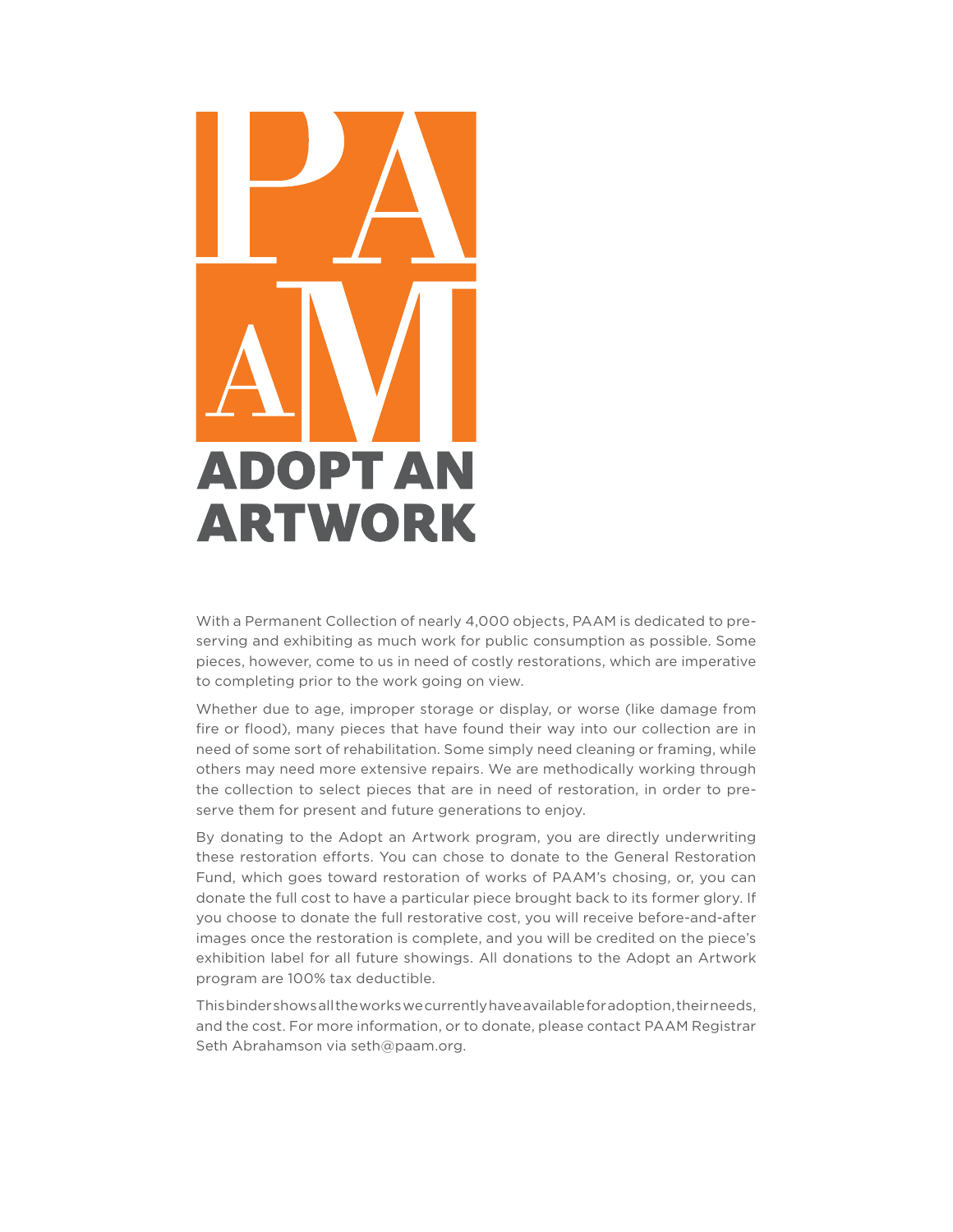

**Gandy Brodie** (1924–1975) *Trumpet Player*, n.d. Oil on canvas 50" x 44" Gift of the Renate, Hans, and Maria Hofmann Trust, 2013

**This piece needs:** \$750 for repair and cleaning.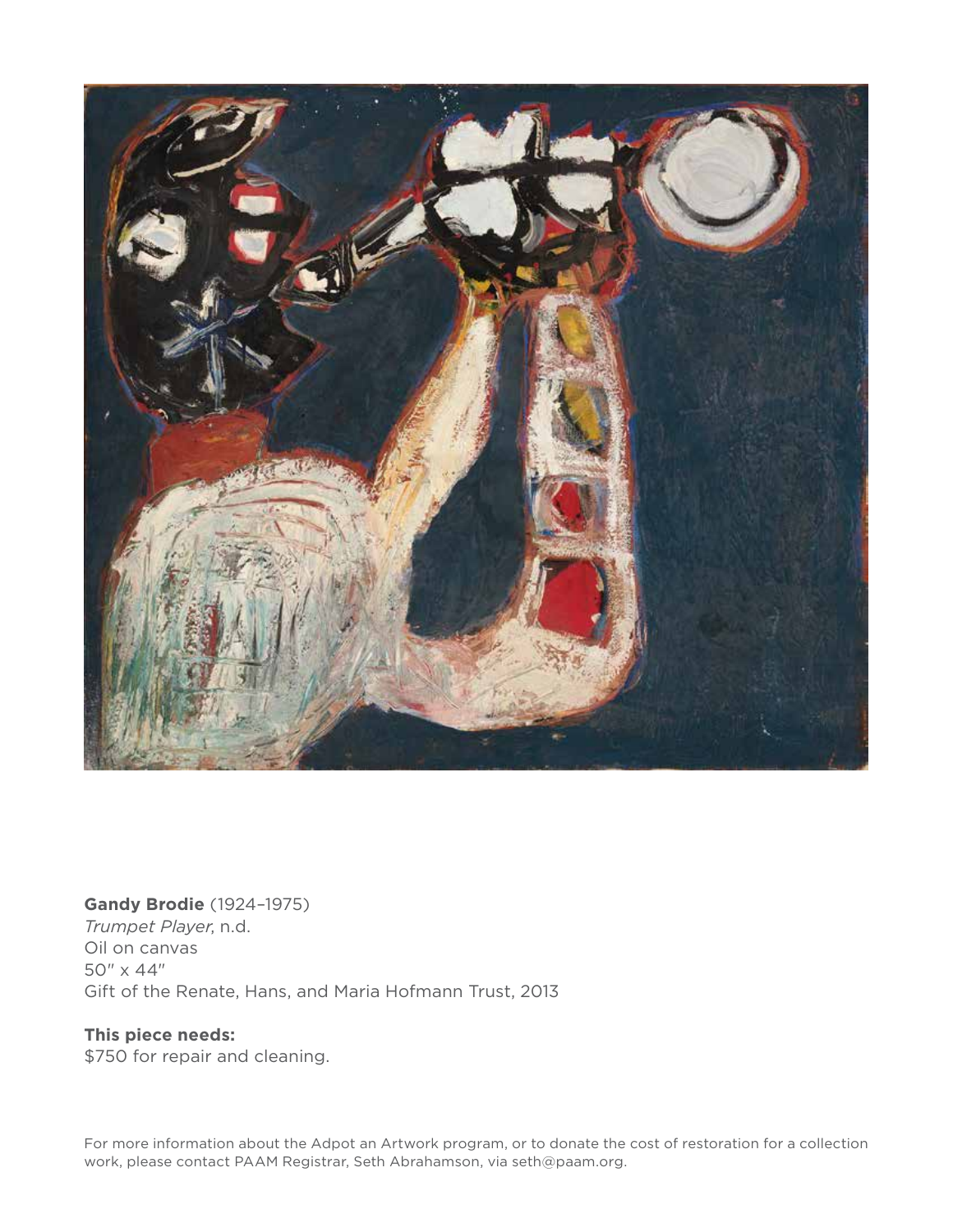

**Perle Fine** (1908–1988) *Nautical Composition/Provincetown,* 1946 Oil on canvas 45.5" x 39" Gift of Susan C. Larsen, 1998

#### **This piece needs:**

\$250 for reframing.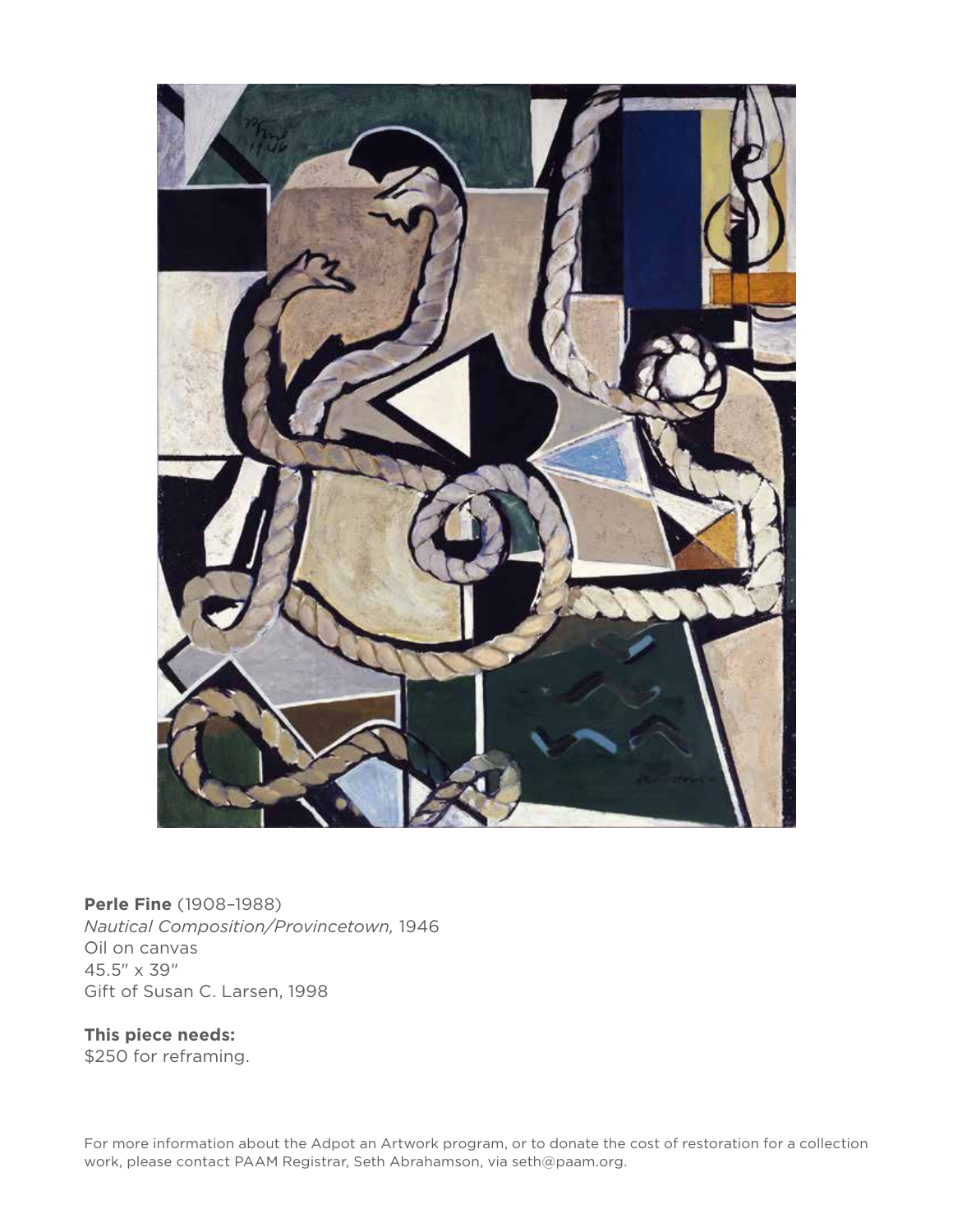

**Jan Gelb** (1906–1979) *Hidden Lake*, 1933 Oil on panel  $7.5'' \times 14.5''$ Anonymous gift

## **This piece needs:**

\$300 for repair, cleaning, and reframing.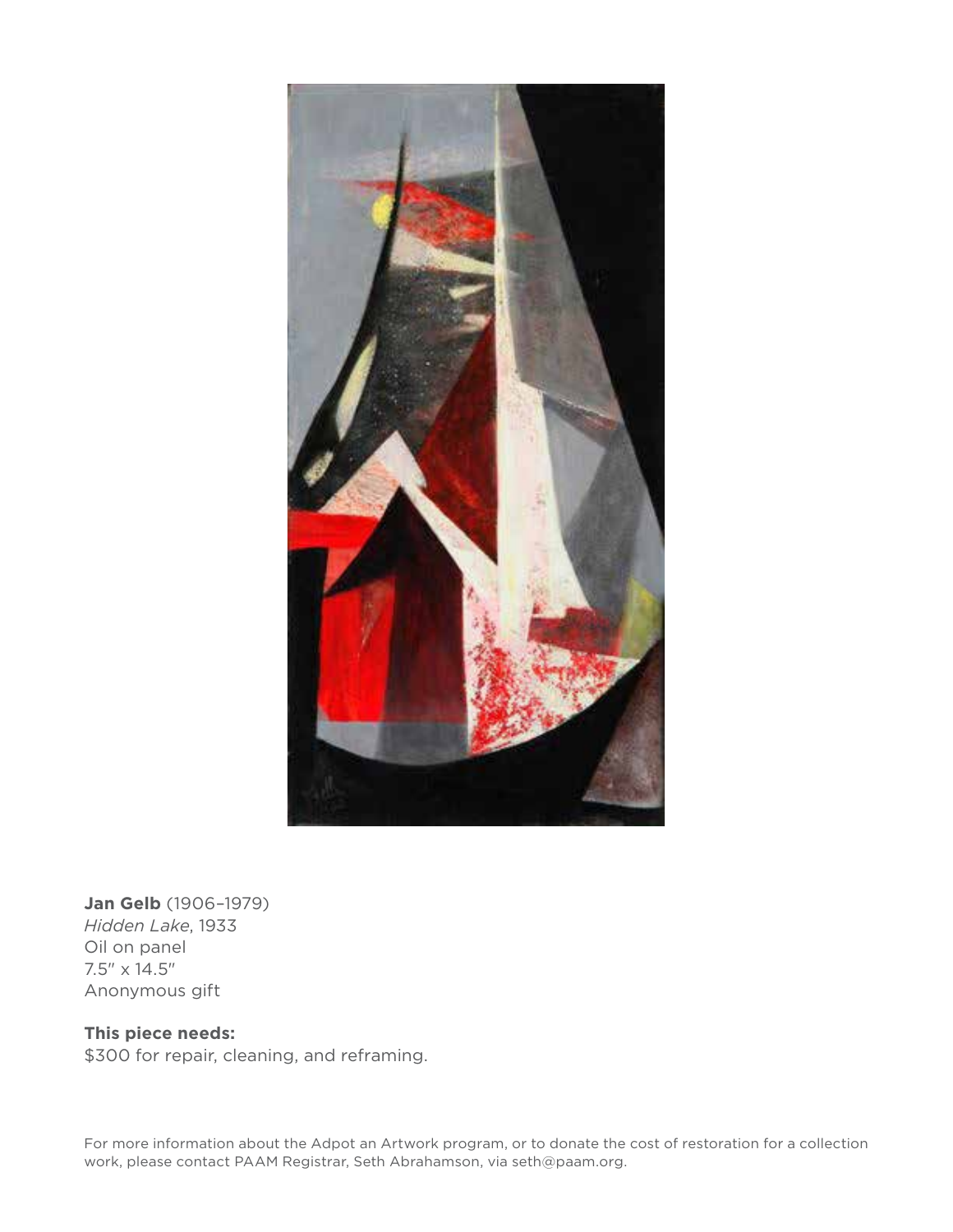

**Jan Gelb** (1906–1979) *Of Driftwood*, 1956 Oil on canvas 54" x 42" Gift of Lester Gelb, 1979

#### **This piece needs:**

\$900 for repair, cleaning, and reframing.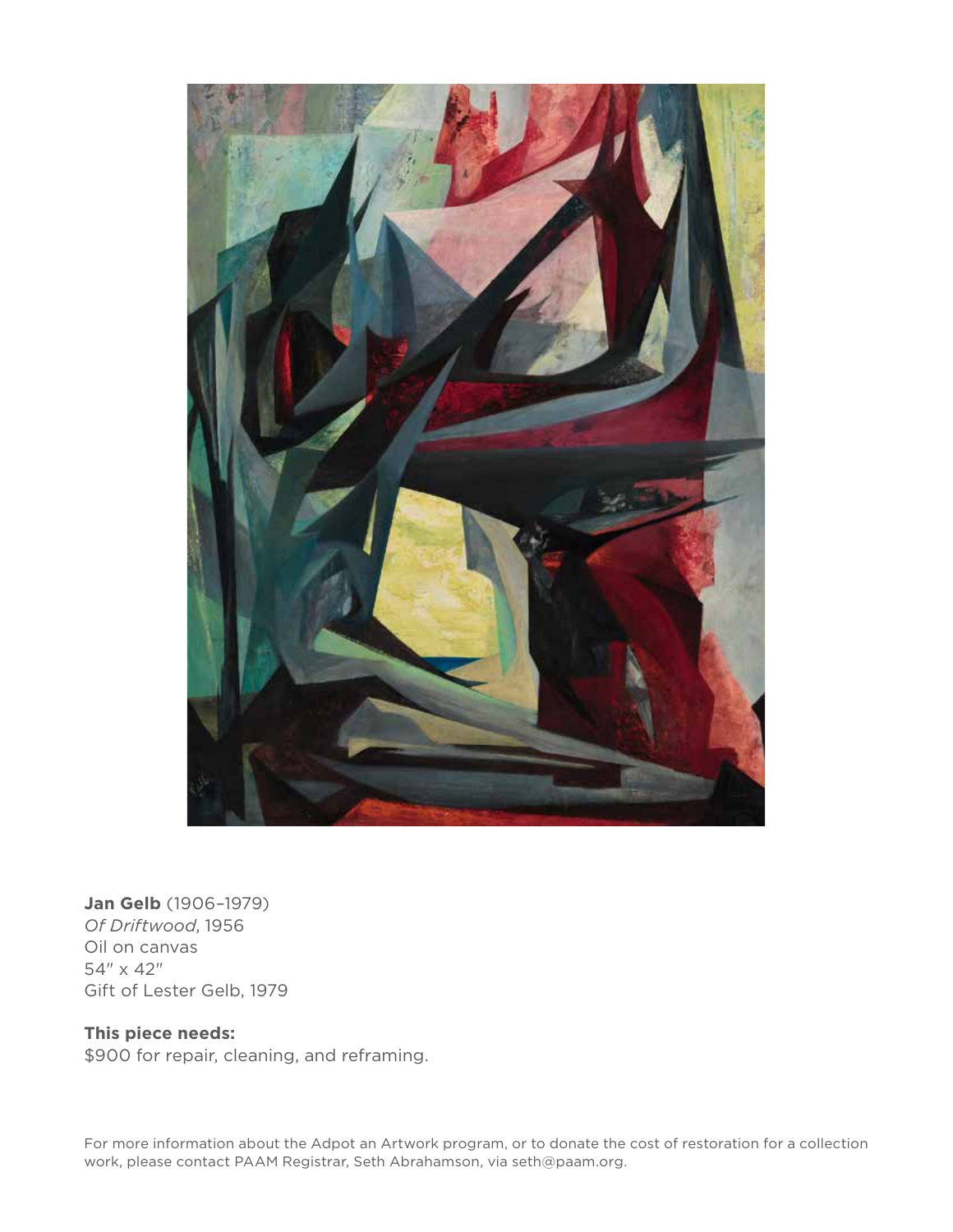

# **Joseph Lane Hancock** (1864–1922)

*Landscape,* n.d. Oil on canvas 18" x 23" Gift of the Barbara C. Murchison Living Trust, 2016

# **This piece needs:**

\$1,000 for repair and cleaning.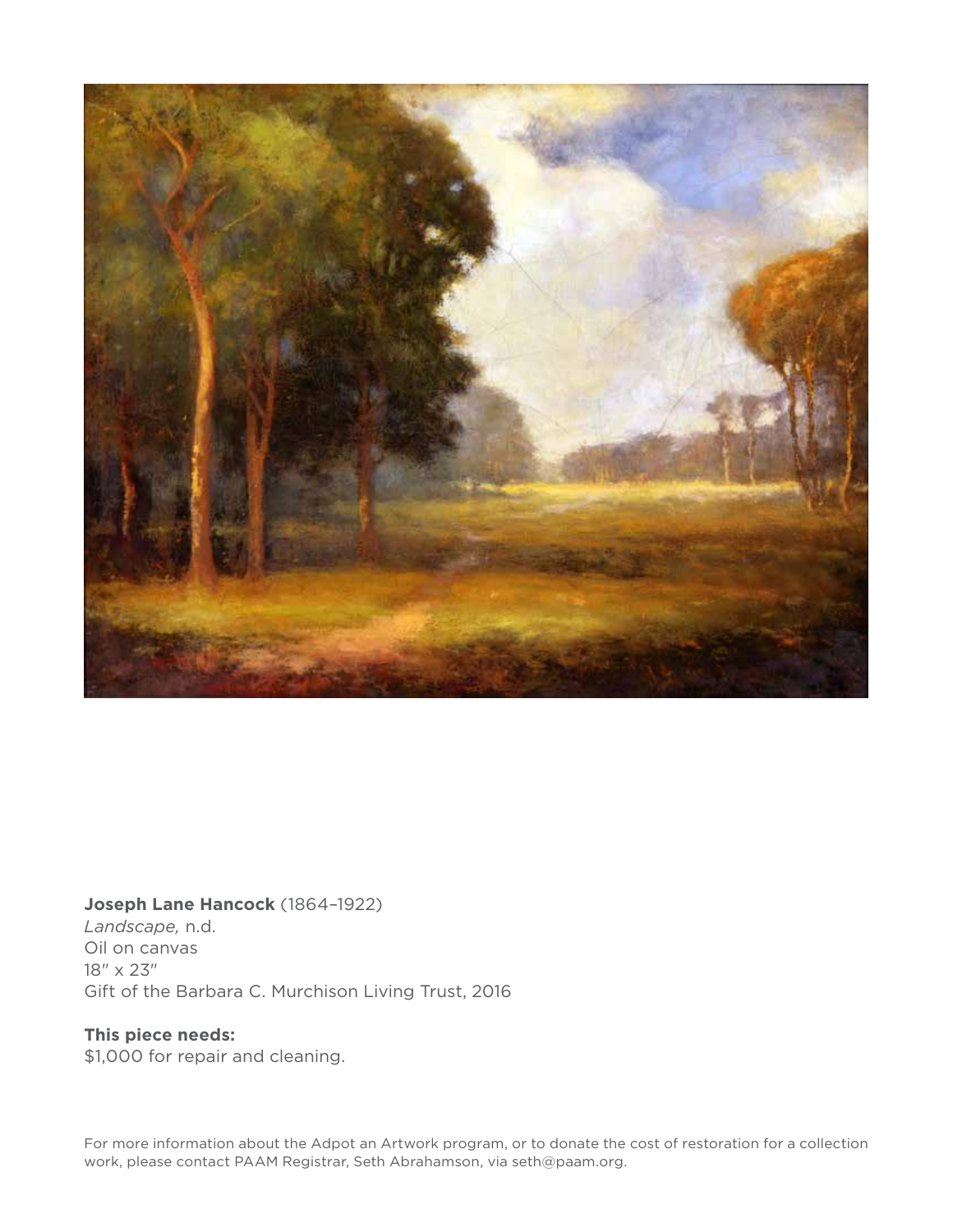

#### **Charles Anton Kaeselau** (1889–1970)

untitled (lighthouse and harbor), n.d. Oil on canvas 25" x 30" Gift of Frederic B. Blakeman in memory of Thomas G. Blakeman, 2013

#### **This piece needs:**

\$500 for cleaning and reframing.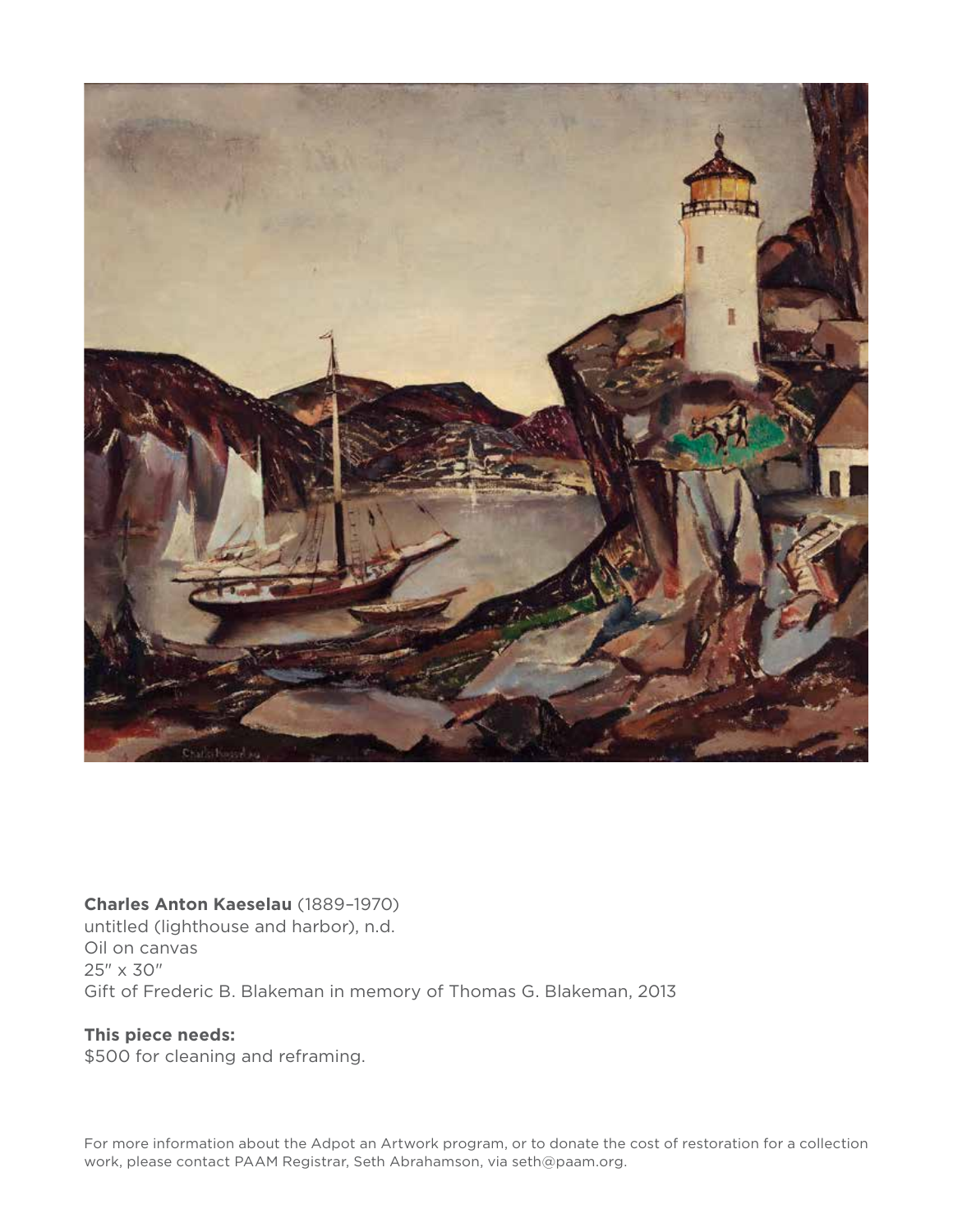

**Gerrit Hondius** (1891–1970) untitled (still life with bass), n.d. Oil on canvas 43" x 33" Gift in memory of Dr. Ed Braun, 2020

#### **This piece needs:**

\$500 for cleaning.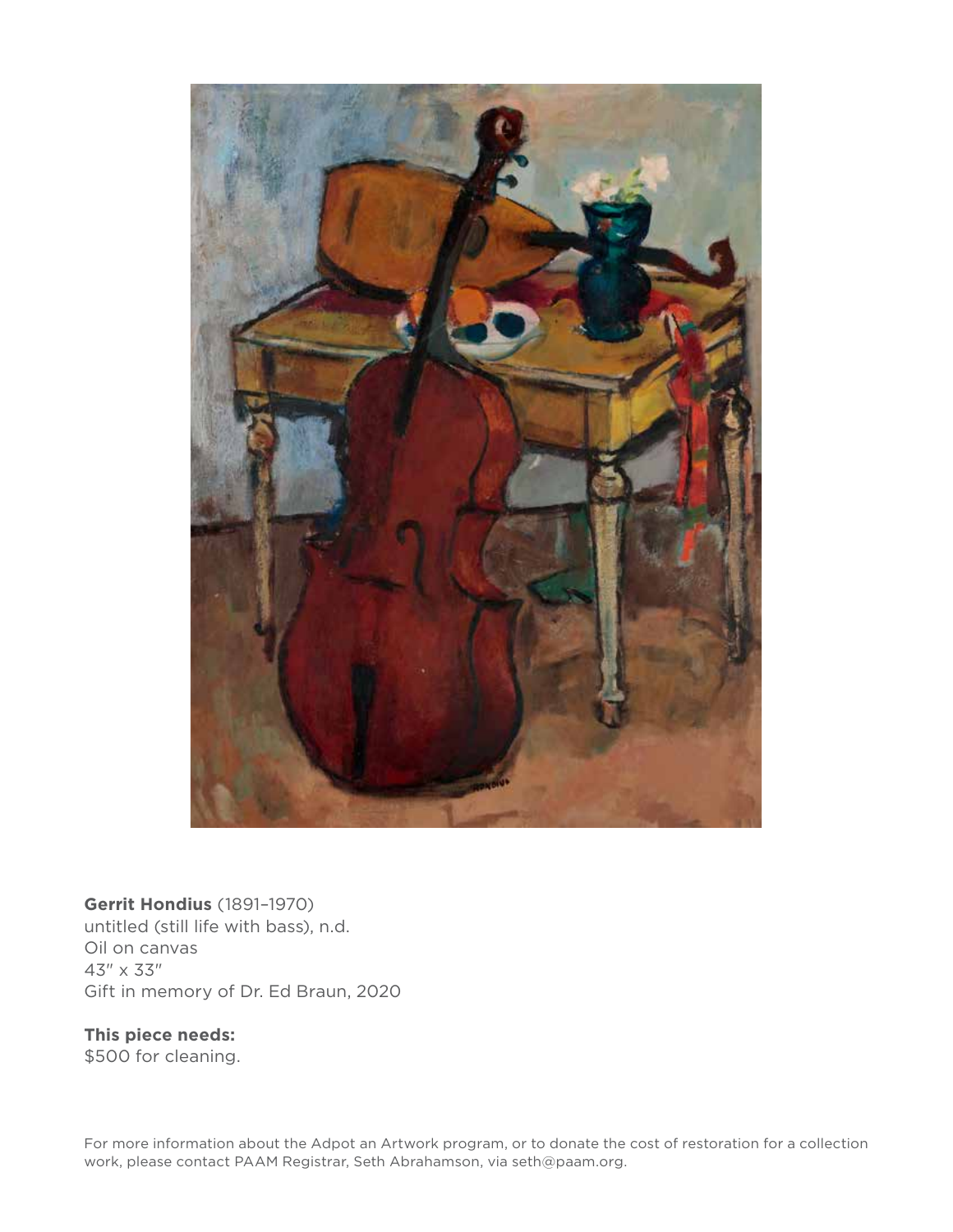

**Gerrit Hondius** (1891–1970) untitled (interior with figures), n.d. Oil on panel 16" x 26" Gift in memory of Dr. Ed Braun, 2020

**This piece needs:**

\$500 for cleaning.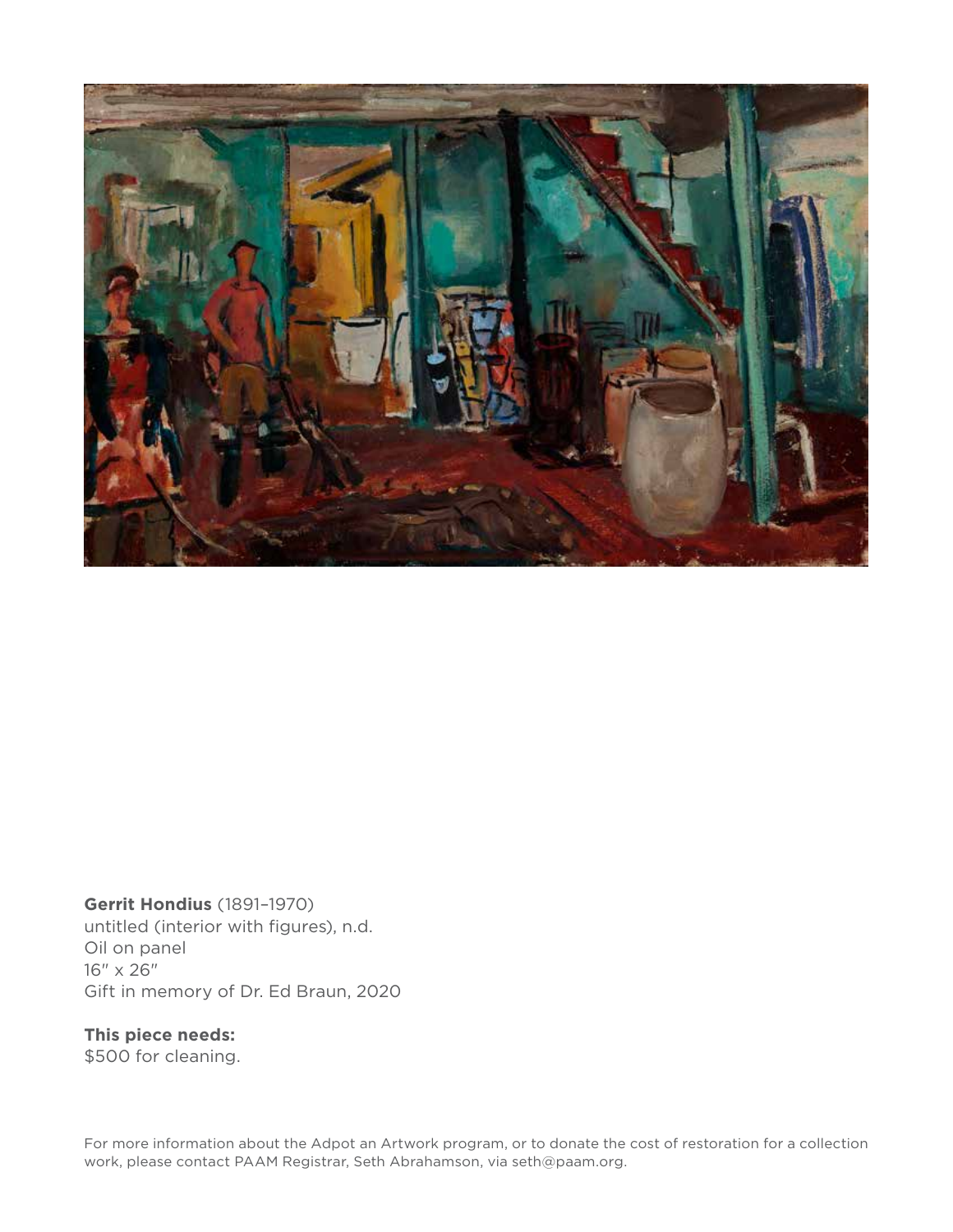

**Gerrit Hondius** (1891–1970) untitled (billiards players), n.d. Oil on canvas 30" x 50" Gift in memory of Dr. Ed Braun, 2020

## **This piece needs:**

\$500 for cleaning.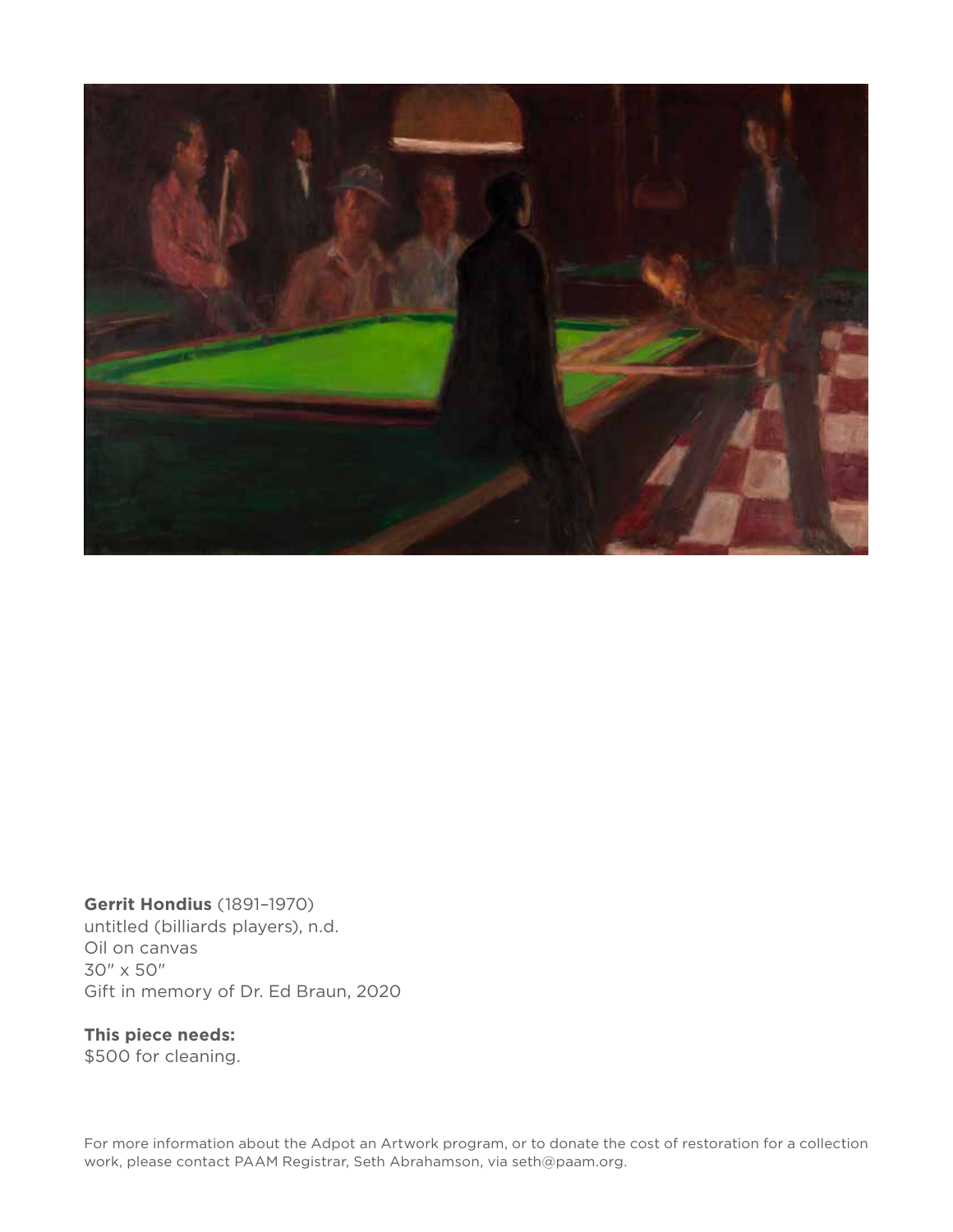

**Gerrit Hondius** (1891–1970) untitled (two women), n.d. Oil on canvas 39" x 29" Gift in memory of Dr. Ed Braun, 2020

## **This piece needs:**

\$1,000 for repair and cleaning.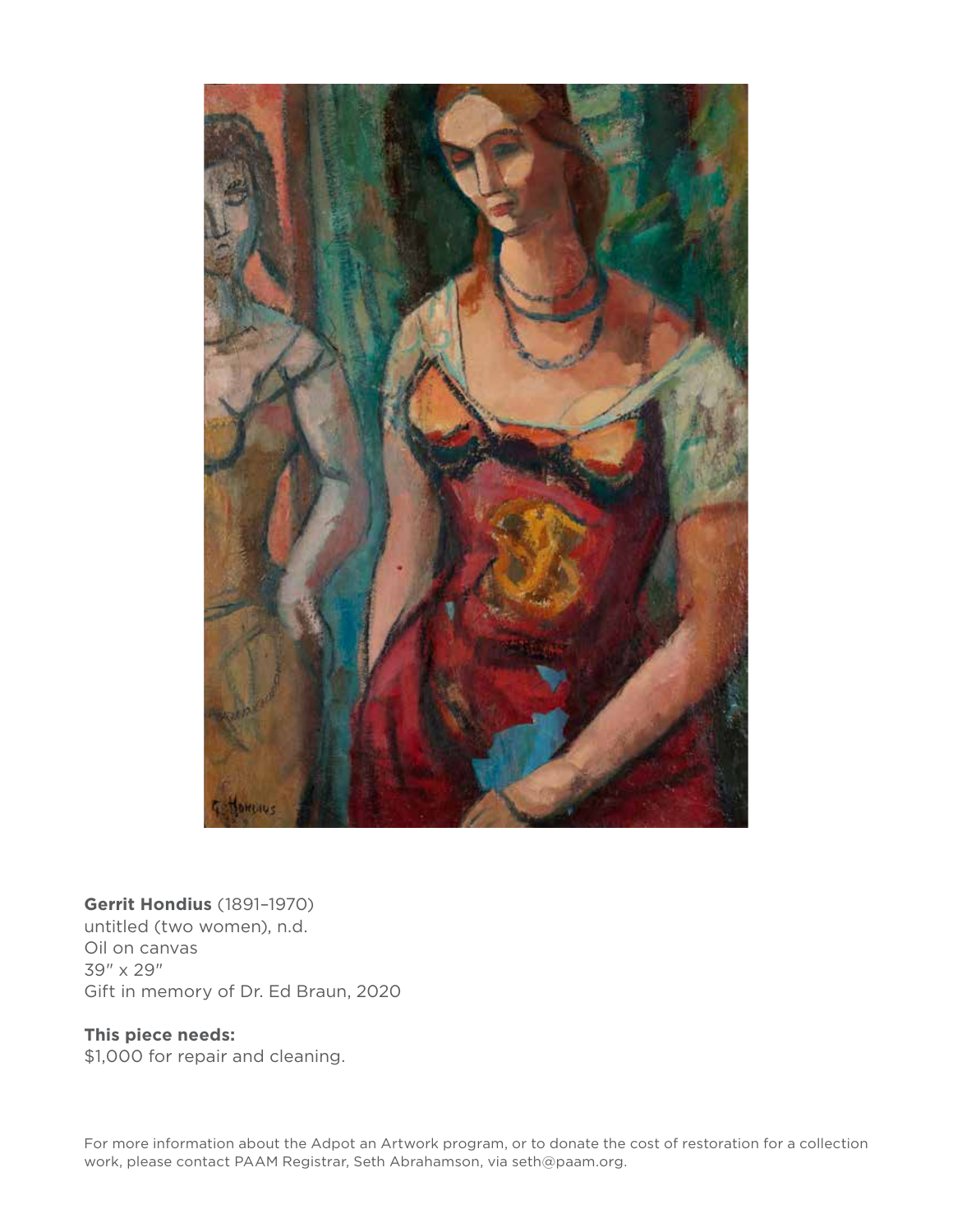

**Gerrit Hondius** (1891–1970) untitled (low tide harbor scene), n.d. Oil on canvas 30" x 40" Gift in memory of Dr. Ed Braun, 2020

# **This piece needs:**

\$1,700 for repair, cleaning, and reframing.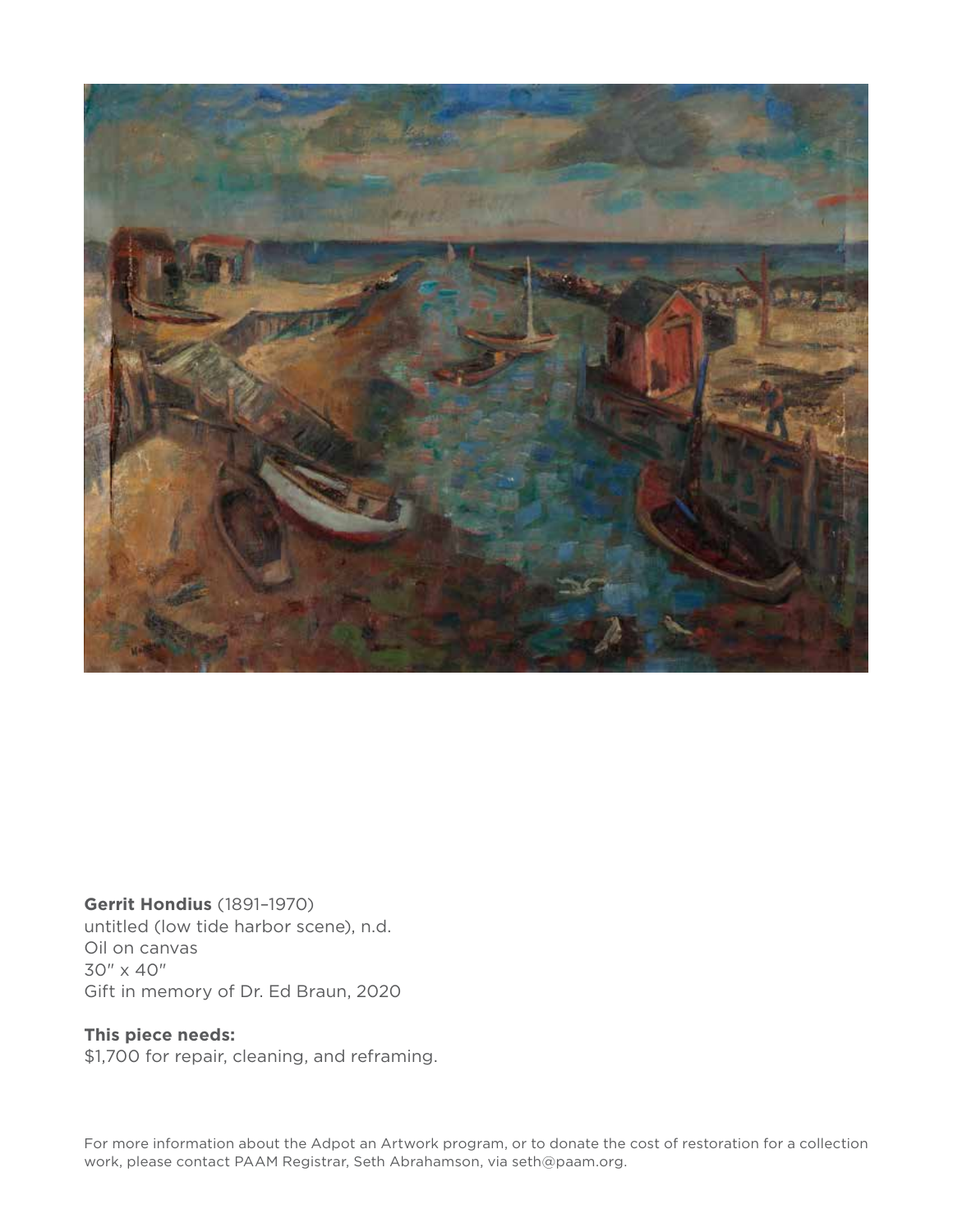

**Gerrit Hondius** (1891–1970) untitled (McSorley's Pub), n.d. Oil on canvas 24" x 30" Gift in memory of Dr. Ed Braun, 2020

## **This piece needs:**

\$1,000 for repair and cleaning.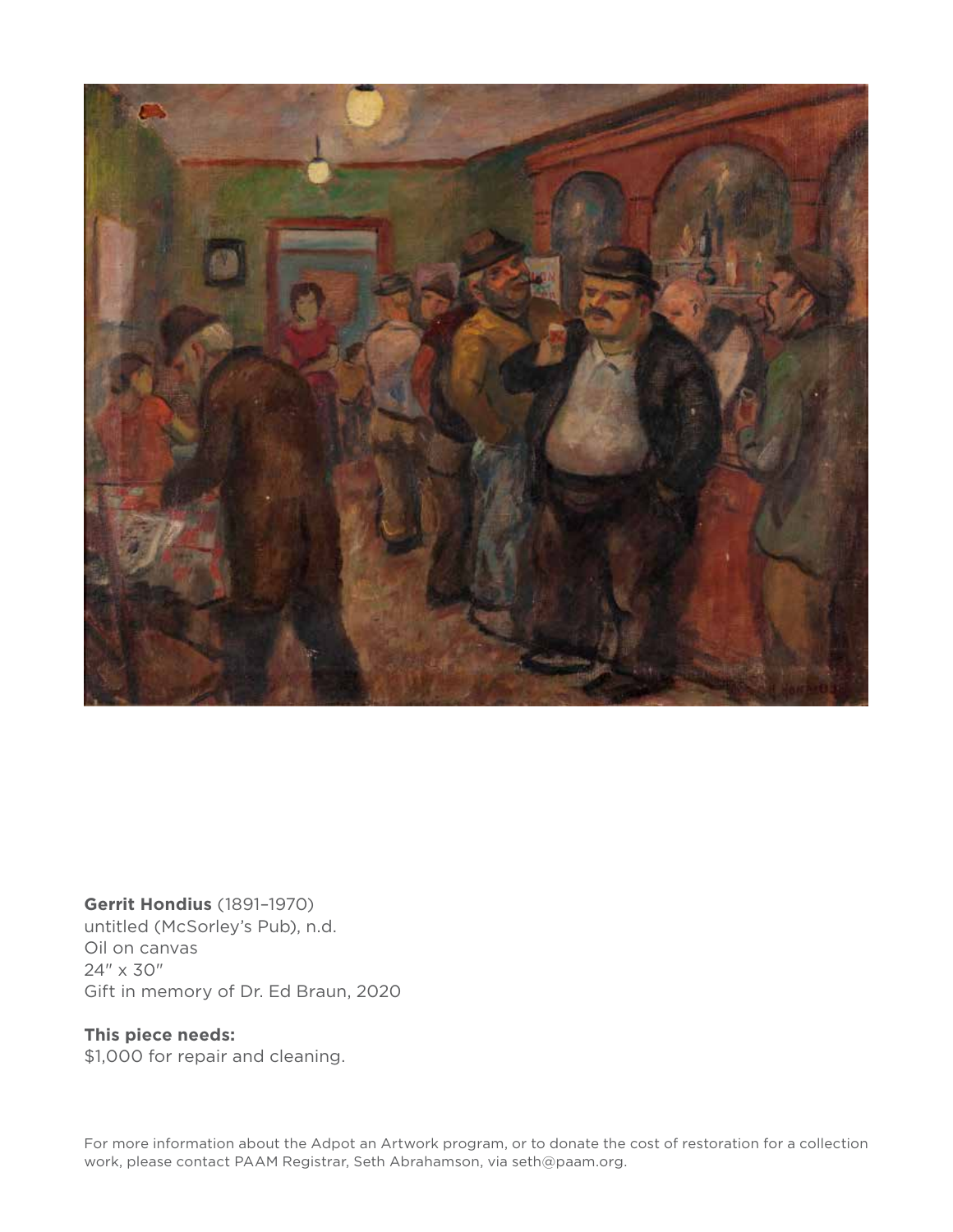

**Joseph Kaplan** (1900–1982) untitled (city street scene), n.d. Oil on canvas 30" x 24" Gift in memory of Dr. Ed Braun, 2020

## **This piece needs:**

\$800 for cleaning and reframing.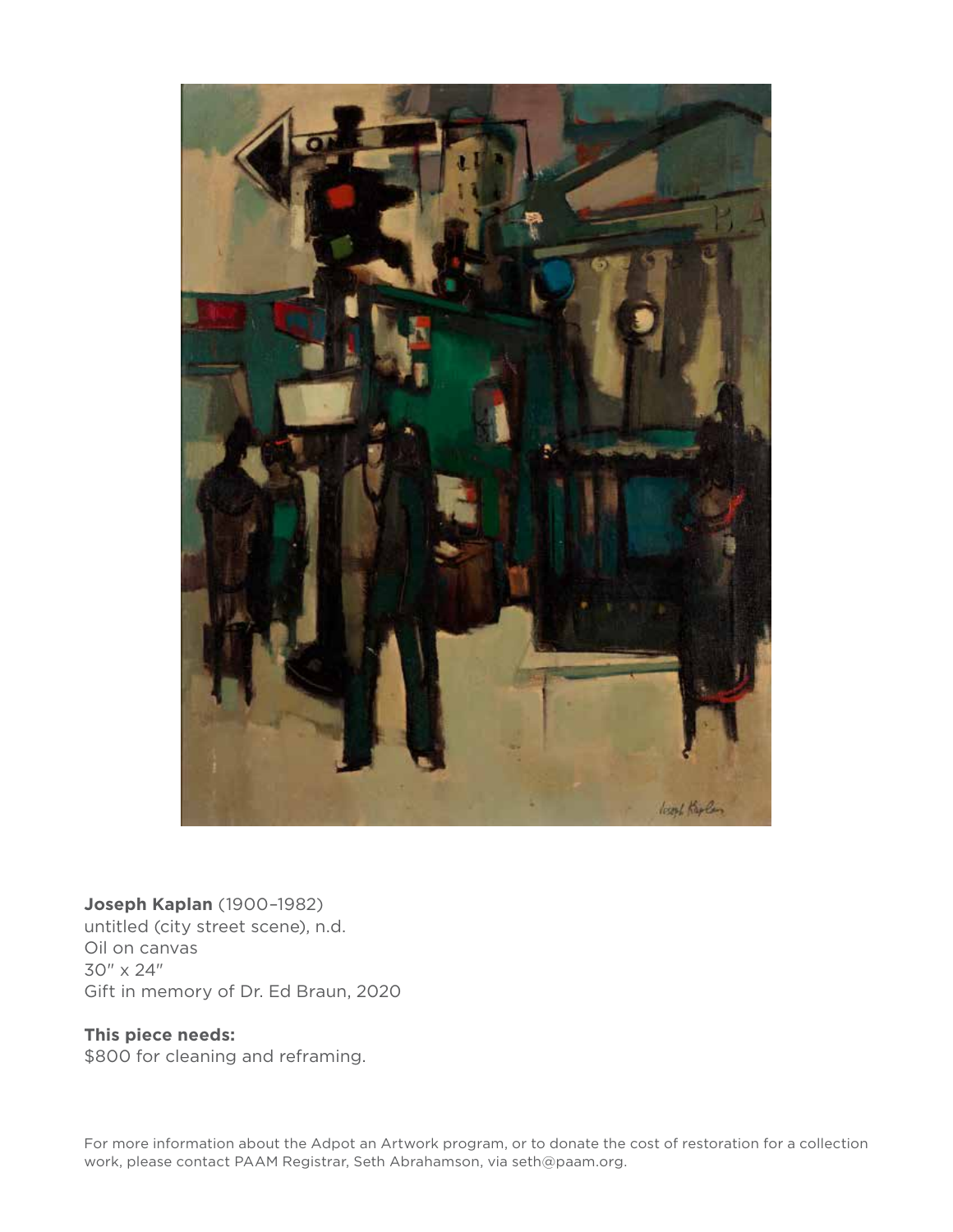

**Frank Milby** (b. 1933) untitled (Provincetown seen from harbor), n.d. Oil on canvas 24" x 48" From the collection of Helen and Napi Van Dereck

## **This piece needs:**

\$500 for repair and cleaning.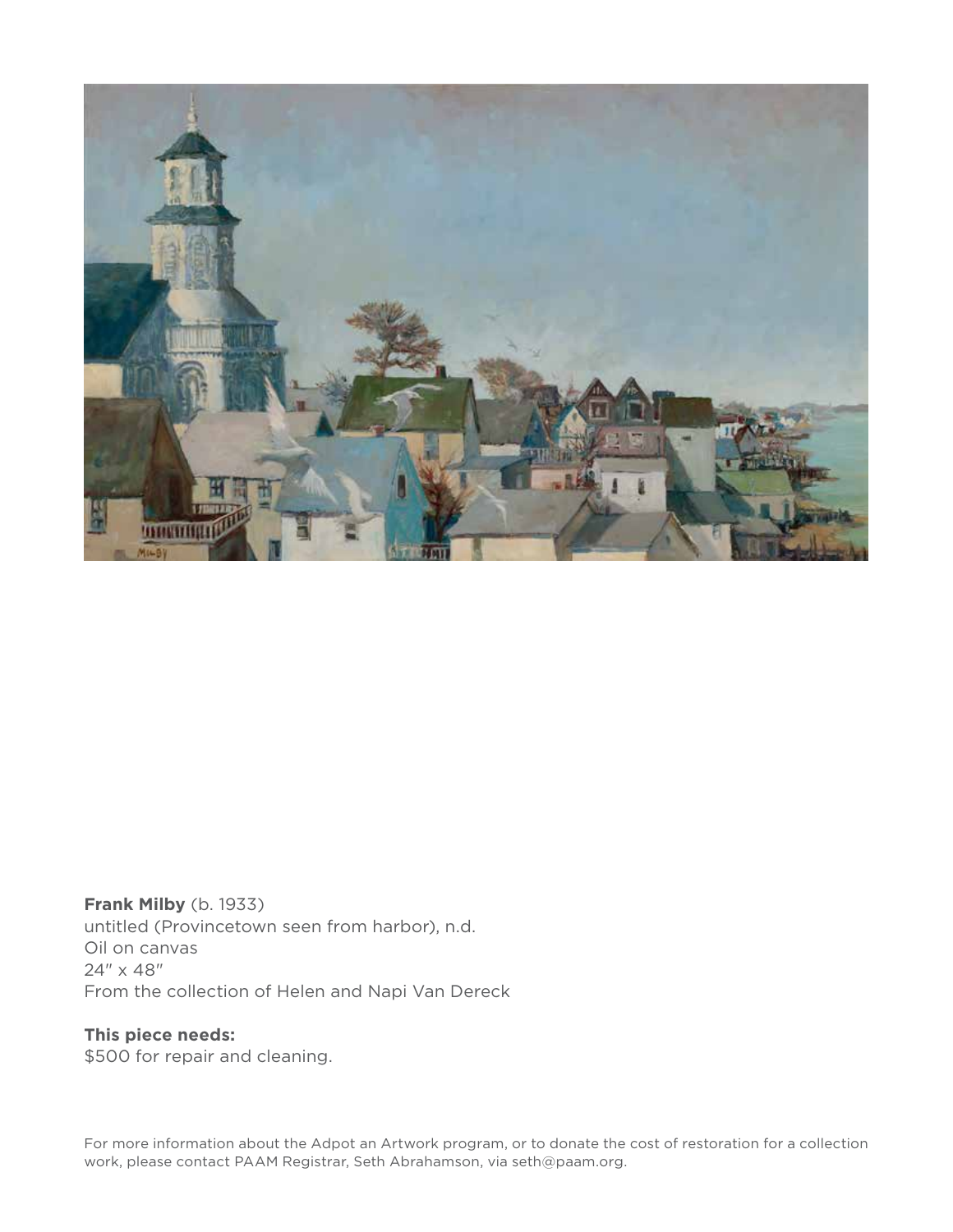

**Clare Leighton** (1898–1988) *New England Industries* series (12 pieces), 1952 Wood block prints 10" x 10" Gifts of Frank and Eleanor Bowers, 2010

#### **These pieces need:**

\$1,700 for framing.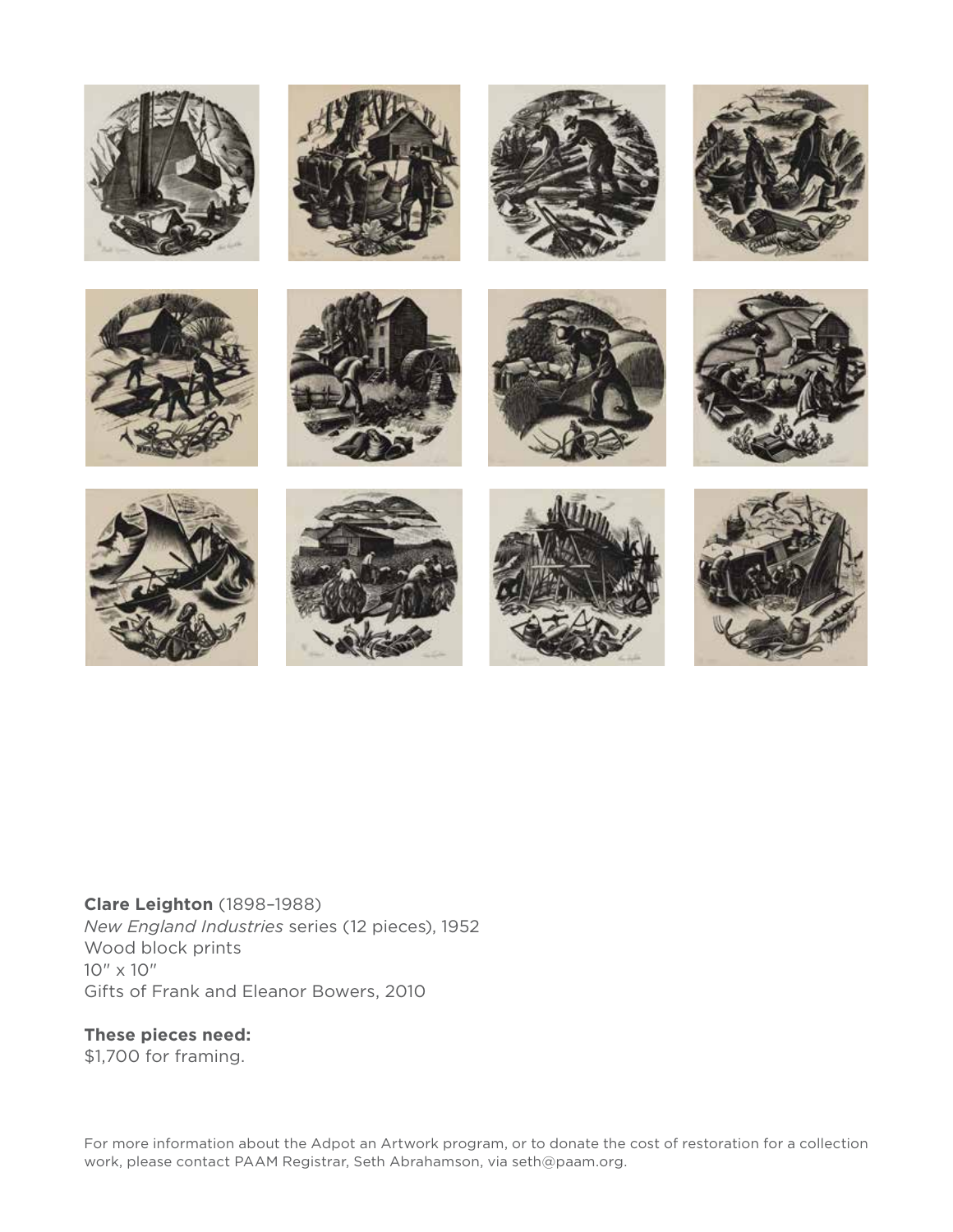

#### **Attributed to Jack Stuart Rivers** (c. 1896–1986)

untitled (still life with onion), n.d. Oil on canvas 24" x 18" Gift from the estate of Ruth Engels, 1994

## **This piece needs:**

\$600 for repair and cleaning.